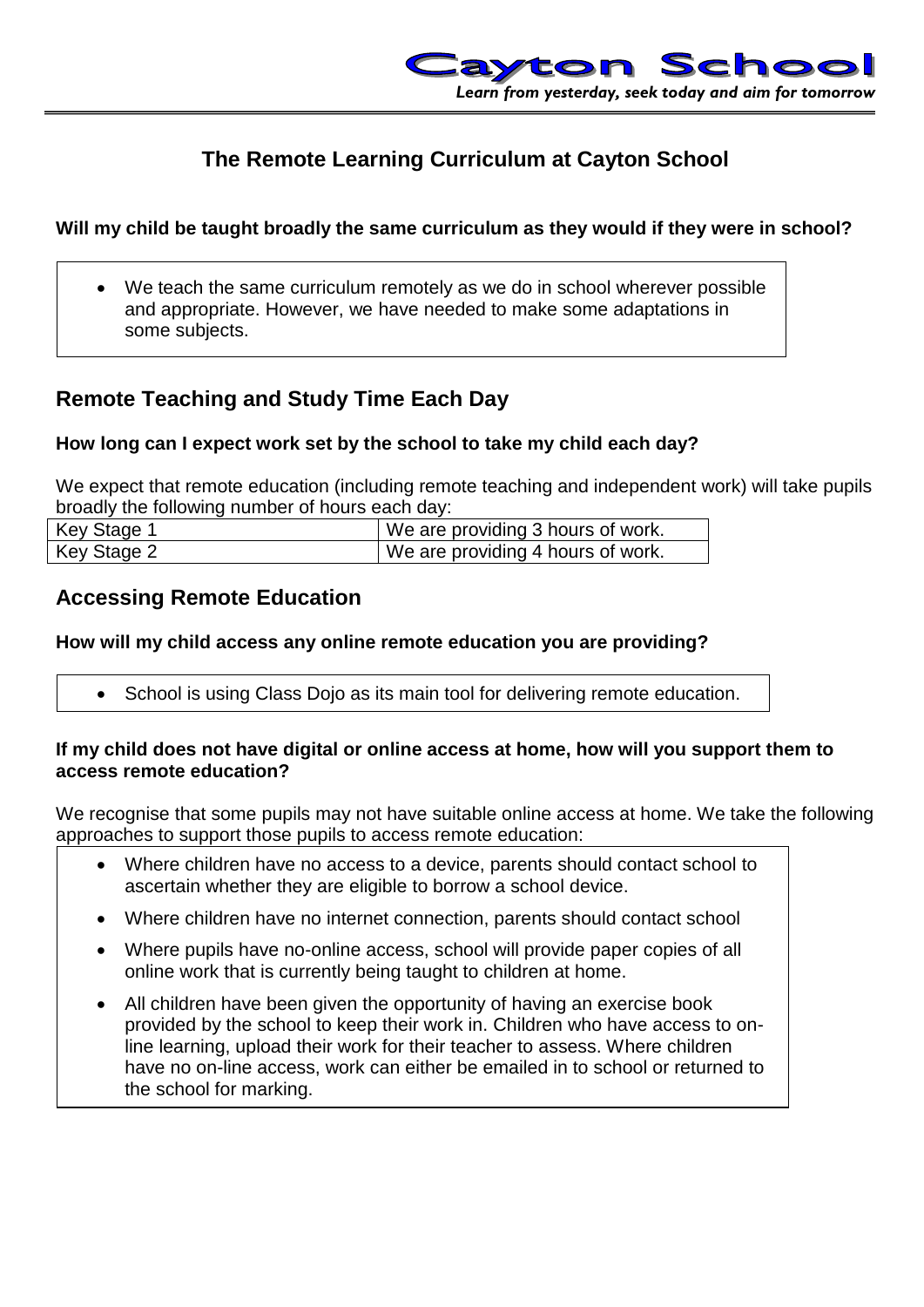

# **How will my child be taught remotely?**

We use a combination of the following approaches to teach pupils remotely:

- Recorded lessons by the child's class teacher which are uploaded on to Class Dojo by the start of each morning. Full teacher support is available on a 1-1 basis throughout the day.
- Worksheets are also provided via Dojo.
- Weekly packs of work for children who are unable to access on-line learning.
- Commercially available websites supporting the teaching of specific subjects or areas, including video clips or sequences.
- Long-term project work and/or internet research activities

## **Engagement and feedback**

**What are your expectations for my child's engagement and the support that we as parents and carers should provide at home?**

- We provide learning for children to access at a time which is convenient for home-learning to take place. As all children are different, we accept that there may be differences from one child to the next in the amount of time they are able to spend on the work provided.
- Each family is different, you know your own circumstances and what works best for you and your children. At school, children follow a 'daily routine' and if at all possible, home schooling should follow a similar pattern.

### **How will you check whether my child is engaging with their work and how will I be informed if there are concerns?**

- Class teachers will check throughout the day your children's response to the work that has been set. They will also be available during the school day, via Dojo, to interact with pupils if they are having particular difficulties. If appropriate the teacher will speak directly with you or your child to provide support for engagement.
- Where we are concerned that engagement is not taking place, class teachers will make contact with you at least once per week. This may be more frequent depending on your particular circumstances.